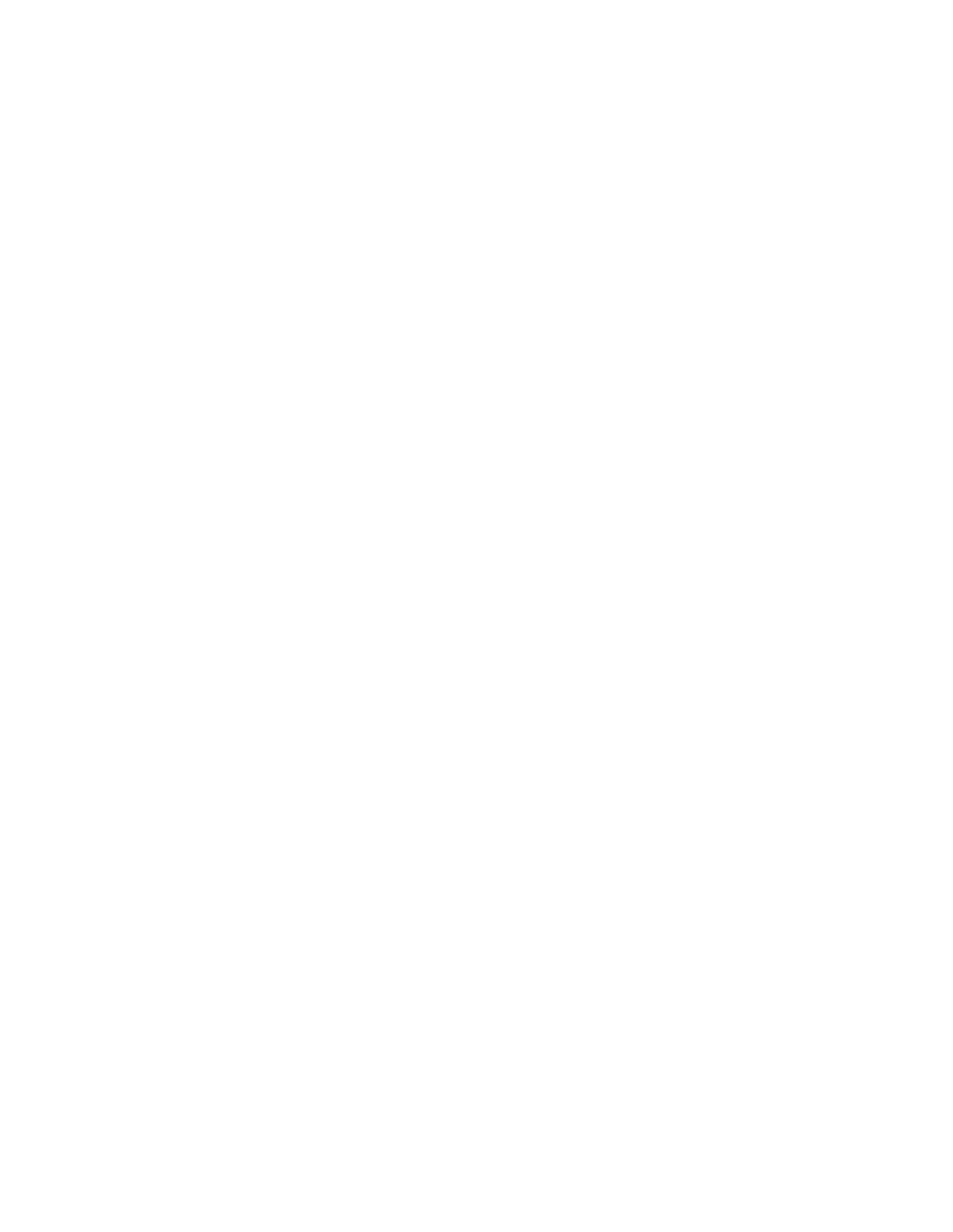# **18**

# **Fundamental Physics**

### **Greg Morfill**

Max Planck Institute for Extraterrestrial Physics, Garching, Germany

### **18.1 Introduction**

In the late 1800s, physics appeared too much as a field that had reached its limit. It was thought that given enough perseverance everything could be understood, based on established laws like electromagnetics, mechanics and hydrodynamics.

Then came a revolution—new fields, for example, quantum mechanics, relativity, elementary particles and later deterministic chaos, nanophysics, changed the way the world was perceived.

As is so often (practically always in research) the case, these fundamental discoveries raised more questions than they could answer, and new branches of research emerged.

Now after about 100 years, there is a conviction that the next "big frontier" is Biology—understanding cells, cell interactions, the genome, proteins, enzymes, etc. There is clearly a lot of truth in this and physics has played an important part in making this possible by developing the fundamentals of electron microscopy, cryotomography, etc.—the tools needed to make advances in biology possible.

But is physics at its fundamental level really understood today? Has the discovery of the Higgs Boson tied up the missing link in elementary particle physics and field theory? Are there serious questions still unanswered or is physics now entering an era of incremental advances with no major breakthrough to be expected?

In this section, we will summarize some of these outstanding major issues, the approaches made towards tackling these and, in particular, the role played by microgravity and space research.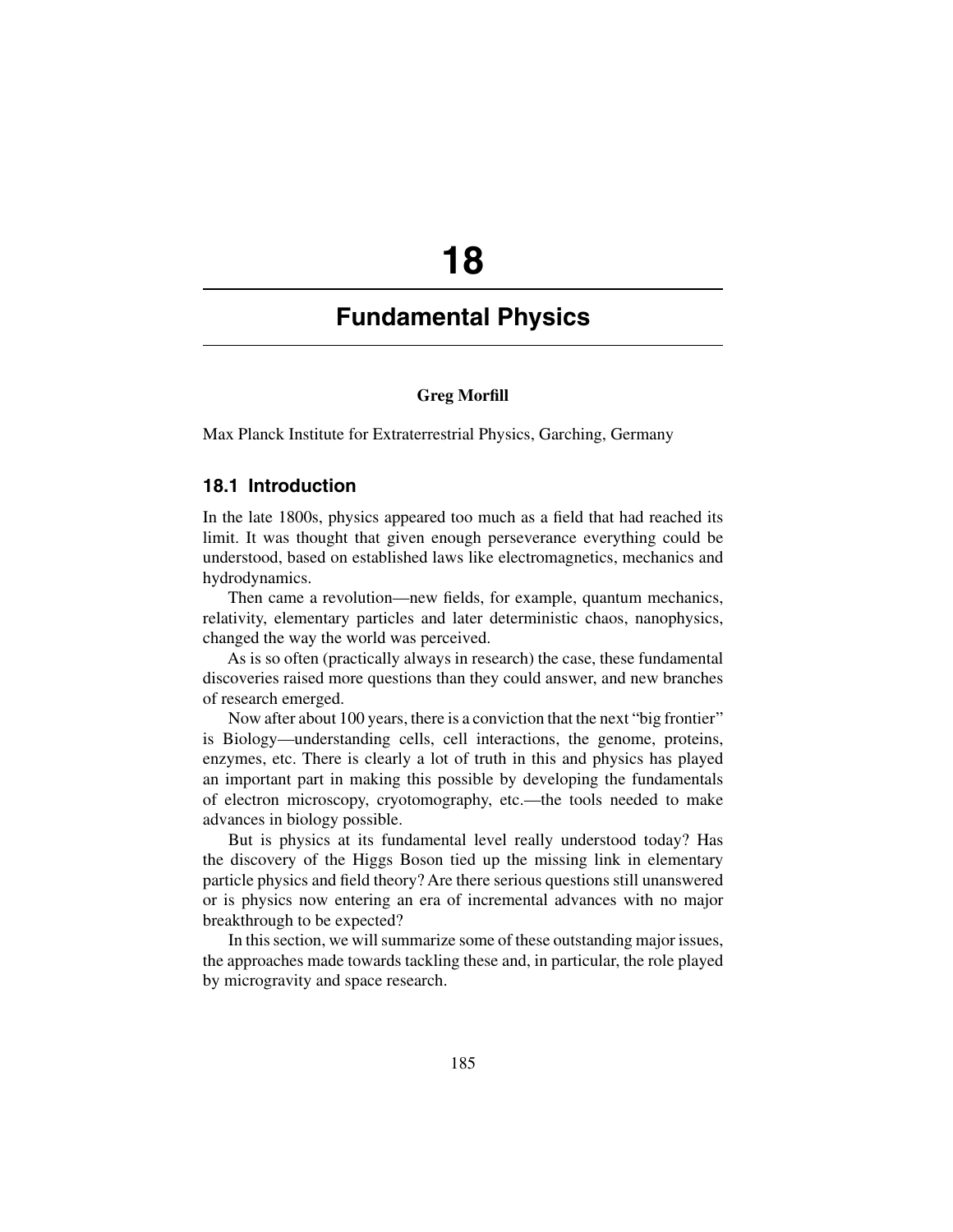# **18.2 The Topics**

Some of the most intriguing issues in fundamental physics today are the following:

1. On cosmic scales

- The incompatibility of quantum mechanics and general relativity
- Quantum entanglement and action at a distance
- The nature of "dark matter" and "dark energy"
- Constancy of "fundamental constants" in time and space
- Compatibility of inertial and gravitational mass
- Physics inside black holes
- Origin of the universe—quantum gravity
- 2. On more everyday scales
	- Nature of the onset of cooperative phenomena
	- Atomistic understanding of fluids
	- Origin and onset of instabilities
	- Origin and onset of turbulence
	- Limits of hydrodynamics—transition to nanofluidics
	- Phase transitions (equilibrium/non-equilibrium)
	- Critical point phenomena
	- Renormalization group theory at the particle level

In other words, the behavior and self-organization of matter at the individual particle level appears to be one of the most interesting regions of contemporary research. This is driven not only by the pure quest of knowledge, but there are also application interests involved as systems get smaller and smaller.

Where does "Space" and in particular "microgravity" enter in our quest to learn more about these fundamental issues? And why is it important to probe these topics further?

To provide an answer to the second question is to look at history. Without quantum mechanics, we would not have semiconductors, computers of a quality provided by the smart phone processors would occupy an indoor basketball court, most medical diagnostic and therapeutic devices (e.g., tomography, pacemakers and hearing aids) would not exist—too large and prohibitively expensive—and many other devices we have become used to, like satellite navigation (which would be useless within hours without knowledge of general relativity), lasers, smart phones and telecommunication, would still be science fiction. So to conclude, every major physics breakthrough has the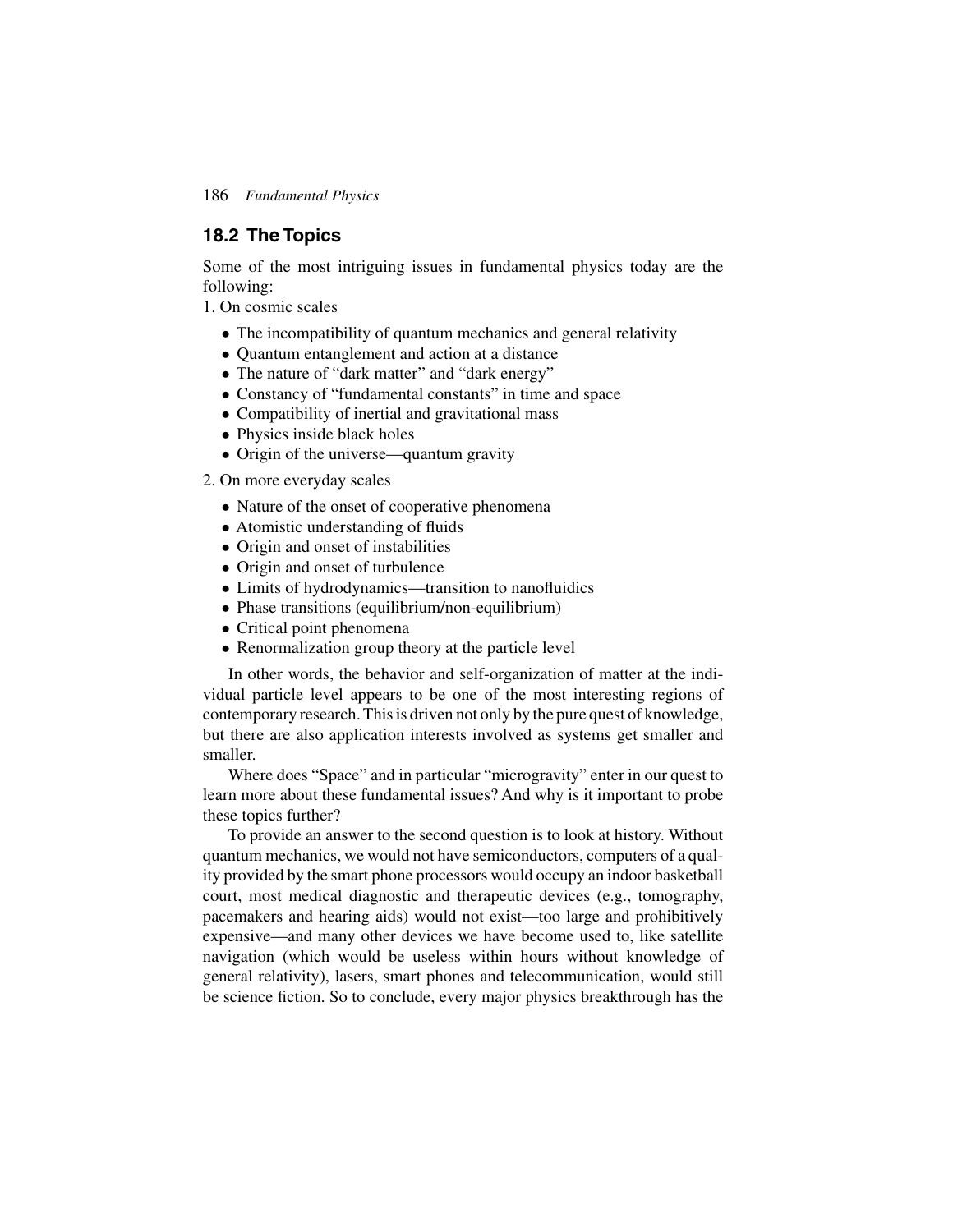potential at some point in the future to become utilized for the benefit of humanity (but also for our detriment, if used wrongly). But this is common wisdom, and the ethics of utilizing or refraining from utilizing knowledge is always going to be with us—whether it is throwing a stone, deploying an atomic bomb or manipulating the genome. Whatever it is, if enough research is done to understand the consequences, then well-founded decisions are possible. If the understanding is faulty, decisions are very likely faulty, too.

So basic research is necessary and (mostly) beneficial if used correctly.

The answer to the second question, "Where does space research play an important or even a decisive role in fundamental physics?" will be summarized next with a few examples. There is not enough scope in this chapter for a complete treatment of all the interesting topics, so some selection has to be made.

# **18.3 Fundamental Physics in Space**

We have listed some of the major outstanding questions in fundamental physics above. Now the utilization of the special conditions offered by space has to be evaluated. Experiments in space are difficult and costly, so the return (in terms of knowledge) has to be correspondingly great. Otherwise the economic reality will soon overcome the scientists' dreams.

- Space offers a world without gravity. Since gravity is one of the fundamental topics, this fact alone makes space a very attractive proposition for new and novel experiments that cannot be performed on Earth.
- Space is huge. Distance is of great relevance in many fundamental experiments, so here again space provides an attractive environment.
- Space is undisturbed. On Earth many environmental effects "contaminate" measurements, especially as the precision gets increasingly important.

It is not surprising, therefore, that proposals for utilizing the unique space environment have received a strong support throughout the scientific community. Highly rated fundamental research topics are as follows:

- Quantum communication
- Wave-particle duality
- Quantum gases/Bose–Einstein condensation (BEC)
- Atom interferometry
- Constancy of fundamental constants
- Critical point studies in colloids and complex plasmas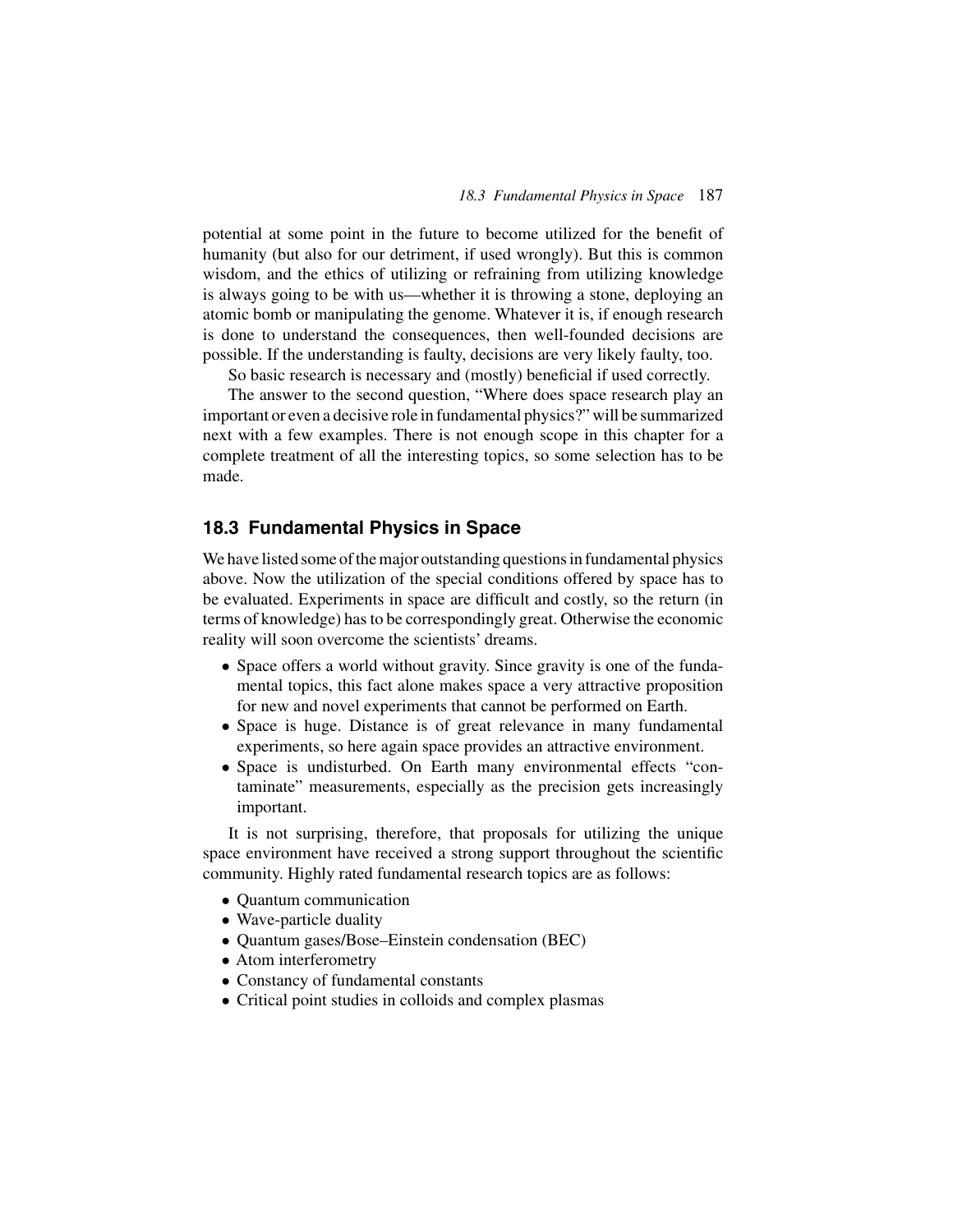• Solidification of colloids in space: Structure and dynamics of crystal, gel and glassy phases

Such a broad and technologically novel approach using the special conditions for research offered by space—promising giant steps in our understanding of physics—was last seen at the beginning of the twentieth century. Today the "enabling factor" is the availability of research under microgravity conditions, in particular the ISS.

One of the major puzzles—perhaps even the major puzzle in physics is the *incompatibility between* "*General Relativity Theory*" and "*Quantum Theory*". Both theories have been tested and verified to typically 1 part in  $10^{10}$  quantitatively, and must be regarded as very sound. Nevertheless, they are incompatible. A great deal of research effort is spent to understand this, but so far no convincing explanation is forthcoming. One possible resolution of this puzzle is self-gravity, which could destroy the particle wave function. Experiments to test this (e.g., massive particle interferometry, massive BEC interactions) need microgravity.

Another major question concerns the *fundamental constants*, for example, the gravitational constant, the fine structure constant, Planck's constant, the elementary charge, the proton/electron mass and speed of light. Are these "constants" really universally constant, or do they vary with time on time scales (and accordingly length scales) of the age of the universe? A possibility to test this requires enormously precise and stable clocks. These are usually based on atomic or optical processes. Comparisons can provide new thresholds of constancy or perhaps even measure possible time effects. Stable clocks require microgravity.

Then there is the issue of "*gravitational mass*" and "*inertial mass*", as discussed in the famous "equivalence principle." Are they really the same? And how precisely can we measure the predicted gravitational redshift? Such experiments can only be conducted in space if we wish to push the limits of detection to new records.

And last but not least, there is the topic of "*mesoscopic quantum states*" *and the issue of the* "*wave–particle duality*". On the one hand, this concerns Bose–Einstein condensates of comparatively huge (billions of elementary) masses, the interactions between such mesoscopic quantum states and the possible effect of self-gravitation and quantum entanglement. Such massive BECs require microgravity in order to grow (and cool) them. On Earth, they cannot be trapped long enough. On the other hand, one would like to investigate wave properties of large particles using modern versions of the "double-slit"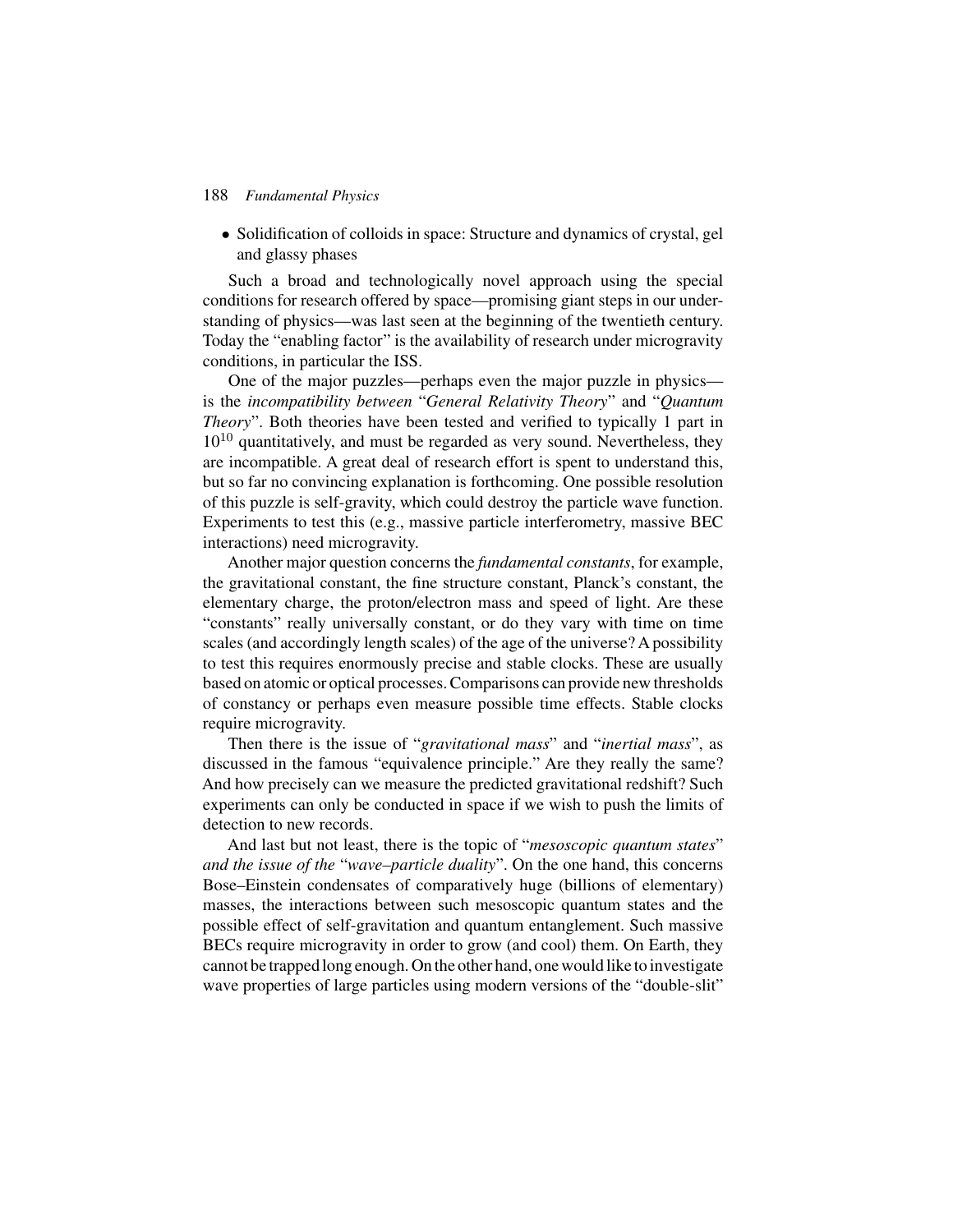experiment. Since the de Broglie wavelength of particles is inversely proportional to their mass and proportional to their velocity, going to larger particles requires lower velocities (and consequently longer time scales while the particles are moving)—an impossible constraint to maintain on Earth under gravity.

### **18.3.1 Fundamental Issues in Soft Matter and Granular Physics**

"Soft matter" is a name given by the 1991 Nobel Prize Laureate Pierre-Gilles de Gennes to a class of substances (e.g., polymers, colloids, gels and foams) that exhibit macroscopic softness and whose structure and dynamics is not governed by quantum effects (e.g., mesoscopic and supramolecular materials and material assemblies). "*Soft matter*" describes a broad interdisciplinary field covering physics, chemistry and biology, with applications as disparate as paints, new and extreme materials, functionalized (bio) surfaces, etc. Two "recent additions" to this field of soft matter are "complex plasmas" and "granular matter".

The need for experiments in space again stems from the gravity-free environmental conditions. Under microgravity, some systems are easier to produce, and fragile structures can survive longer. Processes such as convection are absent and therefore cannot inhibit delicate structure formation. Finally, there is the topic of self-organization and dynamical processes at the atomistic level.

*Experiments in complex plasma physics* have been conducted on the ISS since the very beginning, a period covering 14 years so far. During this long time, the research focus has evolved considerably.

In the early years, the emphasis was on researching the properties of this "new state of matter"—the structure of plasma crystals, propagation of waves, domain boundaries, dislocations, crystallization fronts, melting, etc. all at the "*atomistic*" level of the motion of individually resolved interacting microparticles, with a temporal resolution fine enough to investigate the dynamics all the way into the range of, for example, the Einstein frequencies in crystals, thus providing access to a physical regime that was previously not accessible for studies at this level. In the last few years, it has been realized that "active" experiments can provide an even bigger and more ambitious scope. The focus now includes the following (remember all studies at the most basic "*atomistic*" level):

- Fundamental stability principles governing fluid and solid phases.
- Non-equilibrium phase transitions (e.g.*,* electro-rheology).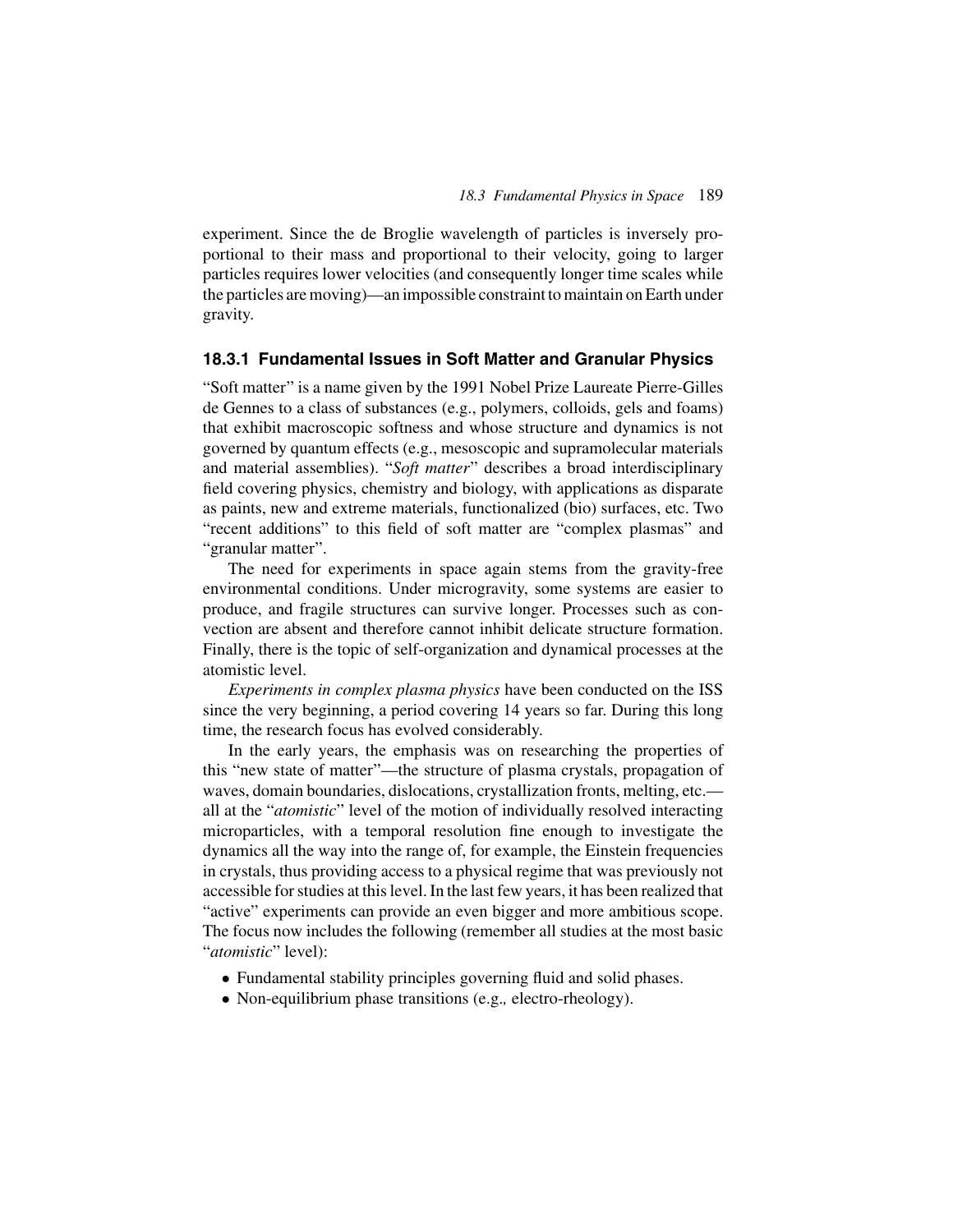- Phase separation of binary liquids.
- The principles of matter self-organization.
- Universality concepts at the kinetic level in connection with critical phenomena (with the long-term aim of understanding the kinetic origin of renormalization group theory, as developed by a Nobel Laureate Kenneth Wilson)
- The physics (structure and dynamics) on approaching the onset of cooperative phenomena in "small" nano-systems.
- The kinetic origin of turbulence.
- Non-Newtonian physics effects.

So far it has been demonstrated that complex plasmas—with their unique properties of visualization of individual particles and comparatively slow  $(10^{-2}$  s) dynamic time scales—can contribute enormously to all these areas of research. On Earth, these studies are complemented by two-dimensional systems since gravity forces acting on the (comparatively heavy) microparticles lead to flat membrane-like assemblies. Two-dimensional studies are of great interest too, so that this complementarity is very valuable. The tasks ahead are to utilize existing and new laboratories on the ISS for dedicated experiments to study these basic strong coupling phenomena and to link the observations to the complementary 3D research carried out in complex fluid studies. The two fields—complex plasmas and complex fluids—may be thought of as different states of soft matter (relating to the "gaseous" or "plasma" state and "liquids" respectively) with correspondingly different properties.

In most of the research topics in dust physics, microgravity provides a unique even essential environment. For one thing, *interstellar, protostellar and planetary ring dust phenomena occur under weightlessness* (so it appears reasonable to also use such conditions in experiments) but in addition, some processes require adequate observation time and controlled environments that cannot be achieved in the Earth's gravitational field.

At first glance, it seems strange for "*granular matter*"—*close packed assemblies of near-identical and/or size distributed particles*—to be researched in space under microgravity conditions, especially when vibrations are employed to create an artificial gravity. What is mostly not realized is the enormous scope of granular matter in industry (sand, gravel, grains, etc. are the most obvious, and on the finer scale are toner particles, colloids, paints, etc.) and the surprisingly complex issues involved in size sorting, storage, stability, transport, filling, etc. Size sorting can be achieved under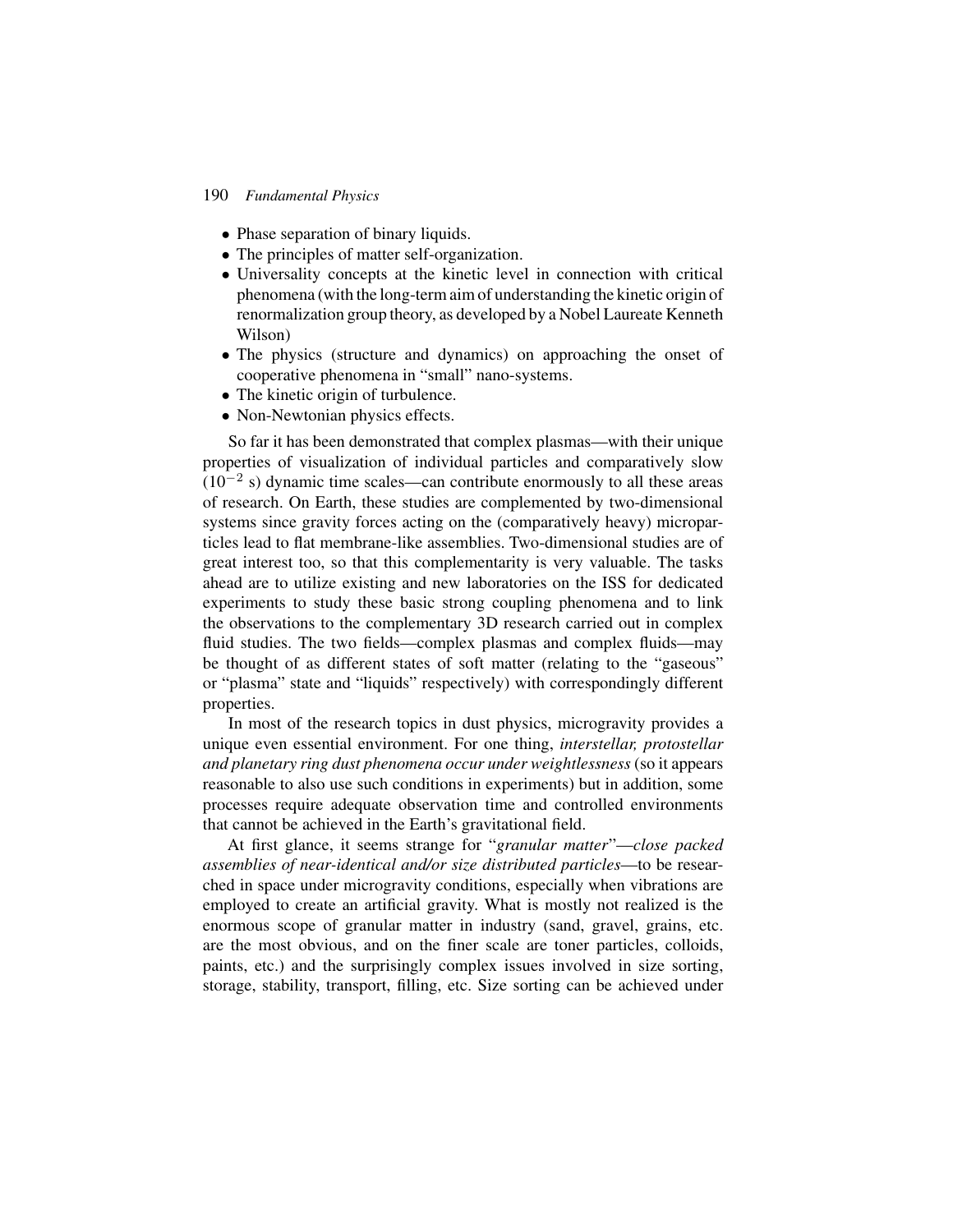gravity by, for example, vibration, and the larger particles then migrate to the surface—somewhat counterintuitive since they are heavier.

In order to study the processes involved in granular matter physics to understand and model them for the benefit of better and more controlled application on Earth, it is imperative to vary the parameters influencing these processes. One of these parameters, on Earth a constant, is gravity. In space, gravity is absent (or very small). This has several benefits for fundamental studies:

- bigger particles can be used
- time scales for experiments are larger
- the role of fluctuating forces (e.g.*,* vibration) can be studied without "interference" by a macroscopic directed force
- processes can be studied under controlled and variable conditions
- reliable models can be developed that can benefit industrial processes

While all of this seems very "application oriented," there is also a fundamental aspect to this research. This has to do with the self-organization of "hard sphere" matter. In complex plasmas and complex fluids, we discussed strongly interacting systems with a soft interaction potential (a Debye–Hückel potential in the case of complex plasmas) on the one hand and an overdamped hard sphere potential (complex fluids) on the other hand. Granular matter closes a "systemic gap" by providing a virtually undamped hard sphere system. In this sense, a new regime of parameter space becomes available for studying self-organization processes.

#### **References**

#### **Fundamental Interactions—Quantum Physics in Space Time**

- [1] *Connecting Quarks with the Cosmos: Eleven Science Questions for the New Century*. Board on Physics and Astronomy, The National Academies of Press, 2003.
- [2] *Assessment of Directions in Microgravity and Physical Sciences Research at NASA*. Space Studies Board, The National Academies of Press, 2003.
- [3] European Physics Society (EPS) Position Paper. *The Need for Space Flight Opportunities in Fundamental Physics*. EPS, 2005.
- [4] Schutz, B.F. *Fundamental Physics in ESA's Cosmic Visions Pan(PDF)*. ESA Publication SP-588, 2005.